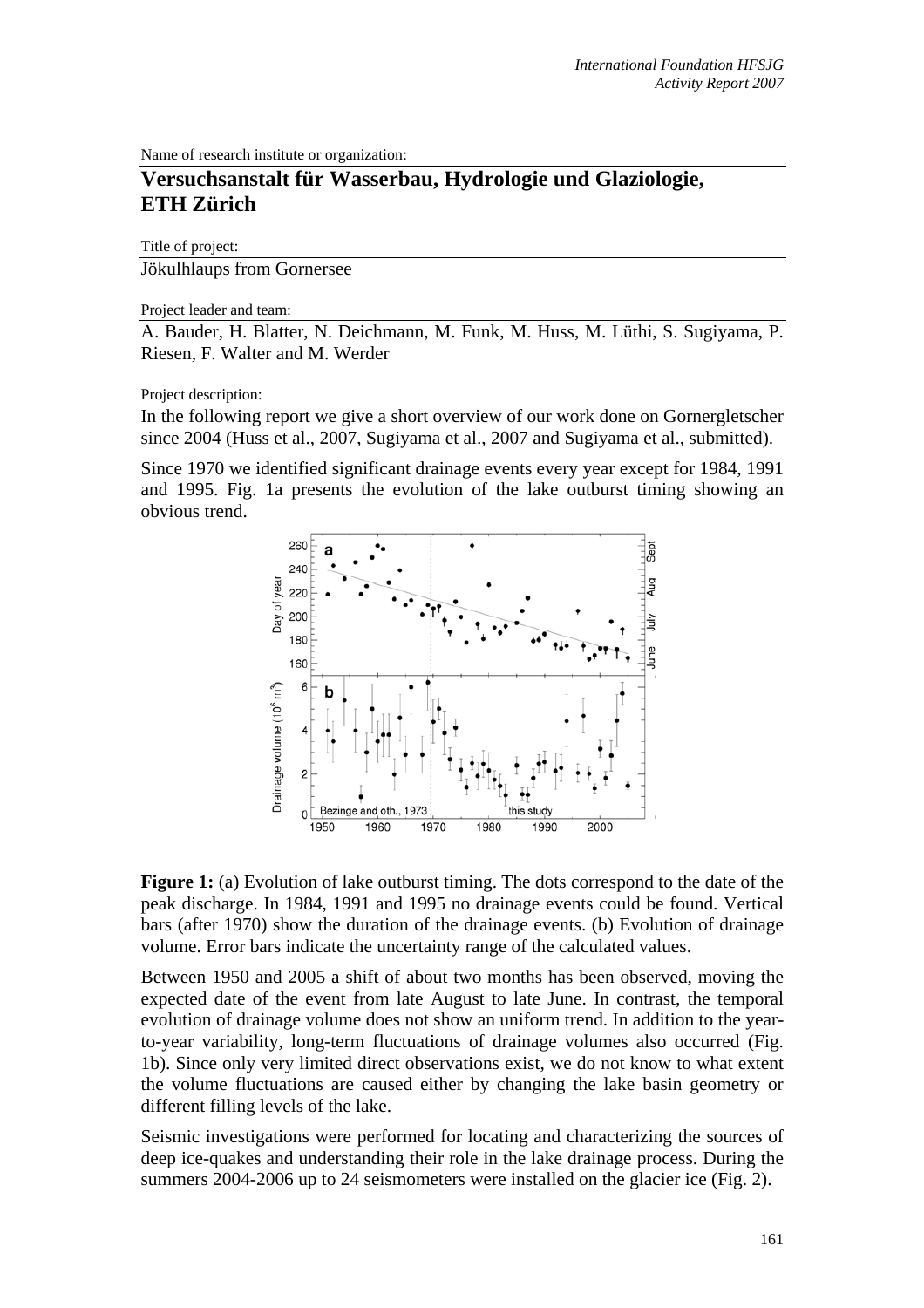

**Figure 2:** (left) Seismic arrays and epicenters of deep ice-quake clusters detected in 2004 (red empty squares) and 2006 (red empty circles). Empty and solid triangles represent the 2004 and 2006 seismic stations, respectively.

Additional deep borehole seismometers were installed at locations where dotted triangles are drawn. The blue solid line shows the 2004 lake outline. The black dot indicates the position of a borehole to the glacier bed equipped with a pressure sensor. The moulin into which the lake drained in 2006 is indicated by the circled dot. The contour lines correspond to the bed topography as determined by radio-echo sounding. The dotted line indicates the vertical cross-section path to show the hypocentral locations of the two 2004 ice-quake clusters (on the right of this figure). (Right): Hypocenters of the two 2004 clusters. The two black lines show the glacier surface and glacier bed. The crosses indicate the ice-quake locations and uncertainties thereof as determined by the arrival time inversion described in the text.

The analysis focused on three major aspects: Locations, source times and signal forms of the seismic signals.

- **Locations:** Most deep ice-quakes occurred near the glacier bed, some were located at intermediate depths. The large majority of basal ice-quakes tend to cluster at distinct locations (Fig. 2). Two and five main basal clusters were found in the years 2004 and 2006, respectively.
- **Source times:** The overall seismic activity increases during the warmest hours of the day. This is a result of melt water enhanced sliding yielding large deformation rates. The deep cluster ice-quakes, however, tend to occur in the early morning hours. Furthermore, no deep cluster ice-quakes were detected in the days following the initiations of the 2004 and 2006 lake drainages. Comparing these observations with the time series measured by pressure sensors in boreholes indicates that this type of ice-quakes preferentially occurs at low basal water pressures (Fig. 3).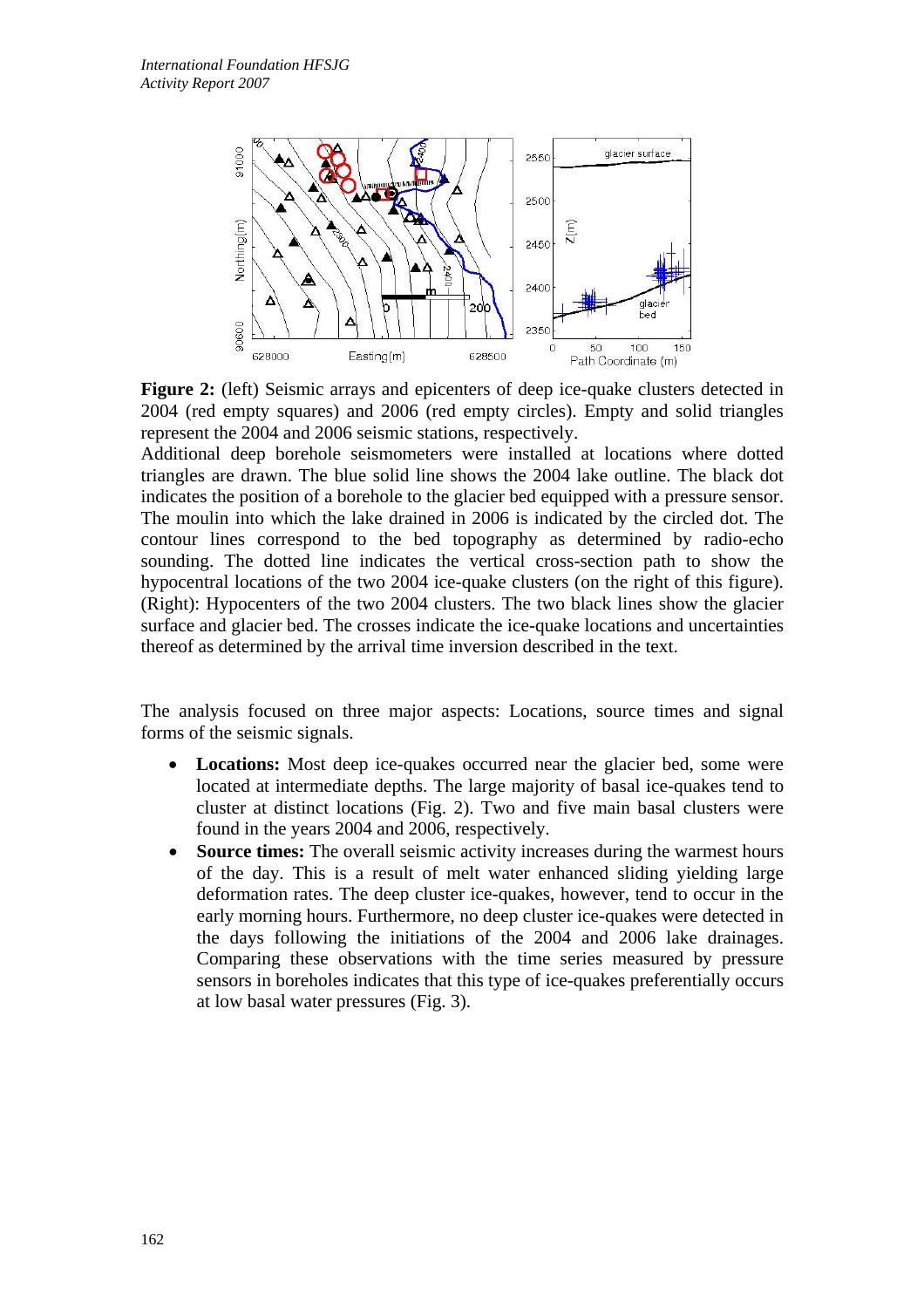

**Figure 3:** Basal water pressure as measured in the borehole close to the moulin into which the lake drained in 2006 (see Fig. 2). There is a lowpressure cutoff because the pressure sensor was located about 10 m above the bedrock.

The pressure shows large diurnal fluctuations as a consequence of good connection to the sub-glacial drainage system. Immediately after lake overflow, the moulin was saturated resulting in high water pressures even during the night. Once the drainage system had adjusted to the large amount of lake-water input the pressure is again prone to large diurnal fluctuations. The source times of the ice-quakes of the nearby basal clusters are indicated by the red dots. The seismic activity seems almost exclusively limited to times of low basal water pressures, with no deep ice-quakes occurring during the time of the moulin saturation.

• **Signal forms:** Seismic signals contain information about the source. In particular, the first arrivals of almost all deep cluster ice-quakes are exclusively compressive favouring tensile fracturing as a possible source. In order to rigorously characterize the source, numeric calculations of the seismic moment tensor are necessary.

These observations permit the following interpretation: The deep cluster ice-quakes appear to be due to large deformation rates of the basal ice layer. At falling water pressures, when sliding is inhibited, such large deformation rates may occur.

During the outburst event in July 2004, the ice surface moved vertically upward by up to 10 cm within a distance of 400 m from the lake. This suggests a separation of the glacier sole from the bed due to the intrusion of lake water. The largest surface upward motion was found in the zone where the ice floatation level was exceeded. This indicates that the seal broke as soon as the hydraulic potential line surpassed the level of the glacier bed. In addition to the afore-mentioned vertical displacement, the glacier surface was lifted up by 0.5-3 m within 100 m from the lake border. Moreover, the formation of a substantial englacial drainage could be observed in a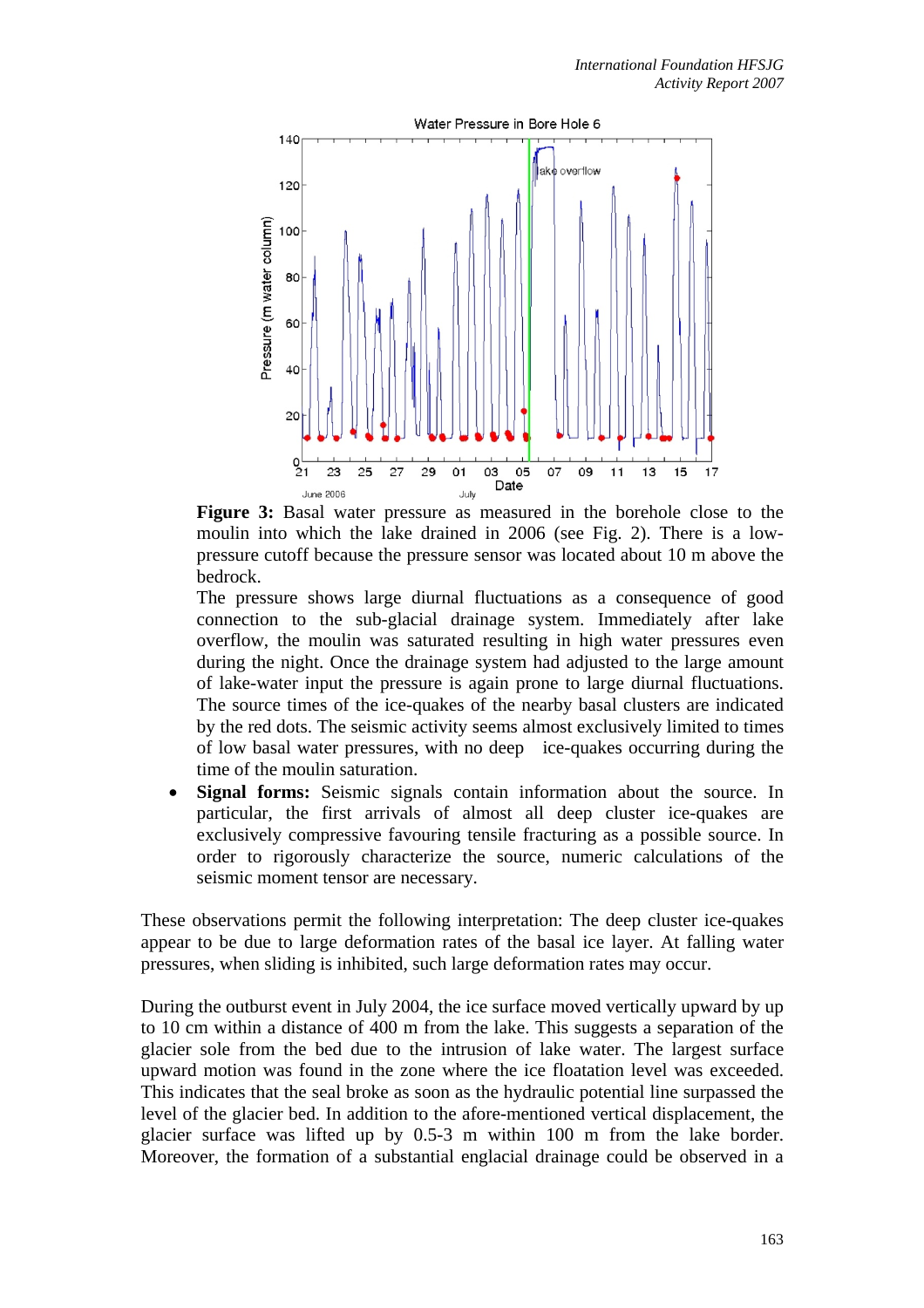borehole. This can be explained by an upward bend of the ice dam due to the buoyancy force, as illustrated in Fig. 4.



**Figure 4:** Schematic presentation of a possible triggering of the lake outburst. Due to the buoyancy force, the ice dam experienced a vertical displacement of up to 3 m. This caused the formation of englacial cracks with subsequent englacial drainage. Presumably, this englacial water flow triggered the sub-glacial drainage.

The englacial fracturing caused by the large upward displacement probably favored the initiation of the observed englacial lake water drainage. It is likely that the lake outburst was initiated by this englacial drainage, after which the sub-glacial water flow started in the basal opening caused by the upward bend of the marginal ice (Sugiyama et al., submitted).

## **References**

Huss M., Bauder A., Werder M., Funk M. and Hock R. (2007), Glacier-dammed lake outburst events of Gornersee, Switzerland, Journal of Glaciology, 53 (181), p. 189- 200.

Sugiyama S., Bauder A. Weiss P. Funk M. (2007), Reversal ice motion during the outburst of a glacier-dammed lake on Gornergletscher, Switzerland, Journal of Glaciology, 53 (181), p. 172-180.

Sugiyama S., Bauder A., Huss M. and Funk M. (submitted), Triggering and drainage mechanisms of glacier-dammed lake outburst in Gornergletscher, Switzerland, Journal of Geophysical Research.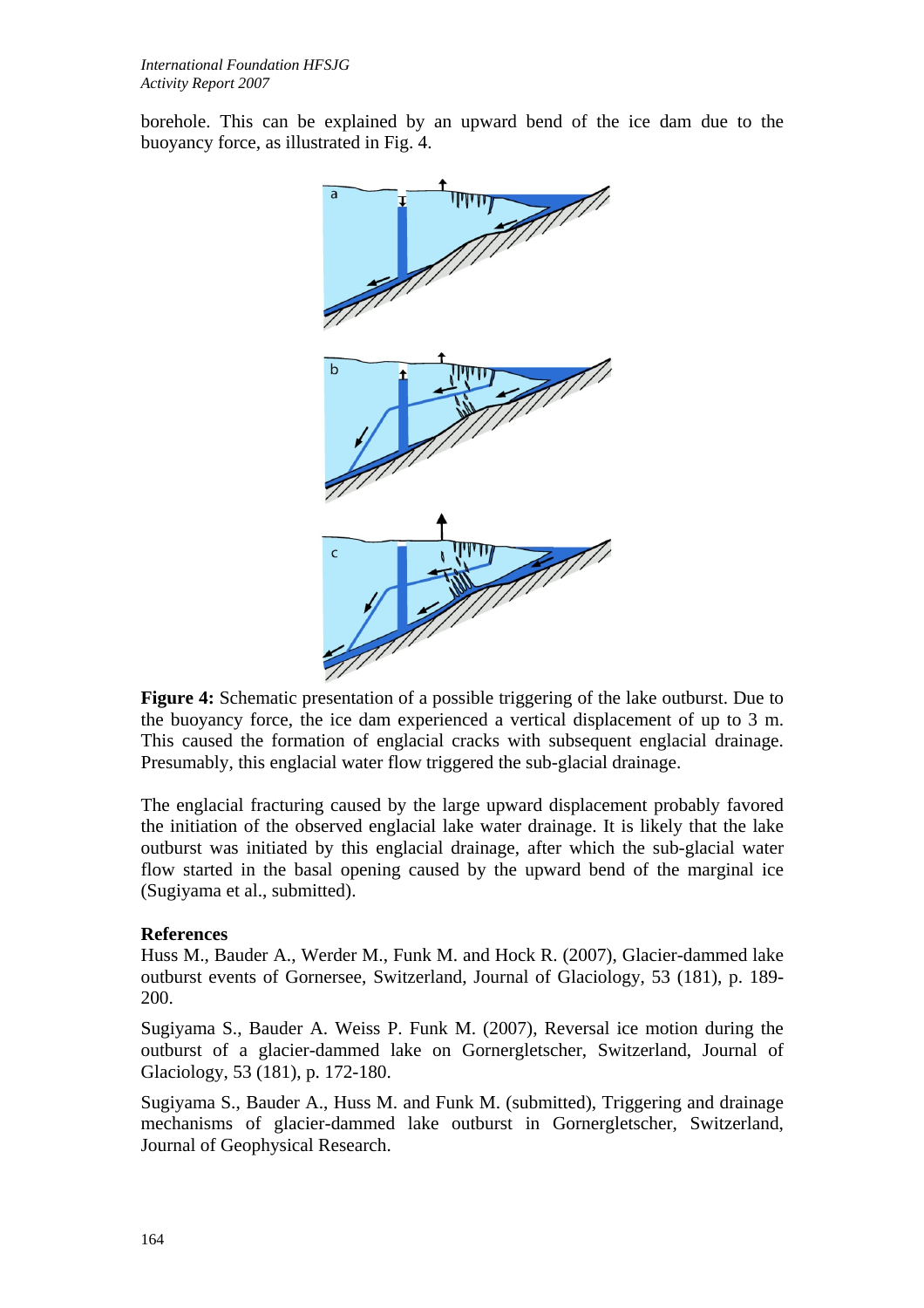Address:

VAW ETH Zürich Gloriastrasse 37/39 CH-8092 Zürich

Contacts:

Prof. Dr. Martin Funk Tel. +41 44 632 4132 e-mail: funk@vaw.baug.ethz.ch